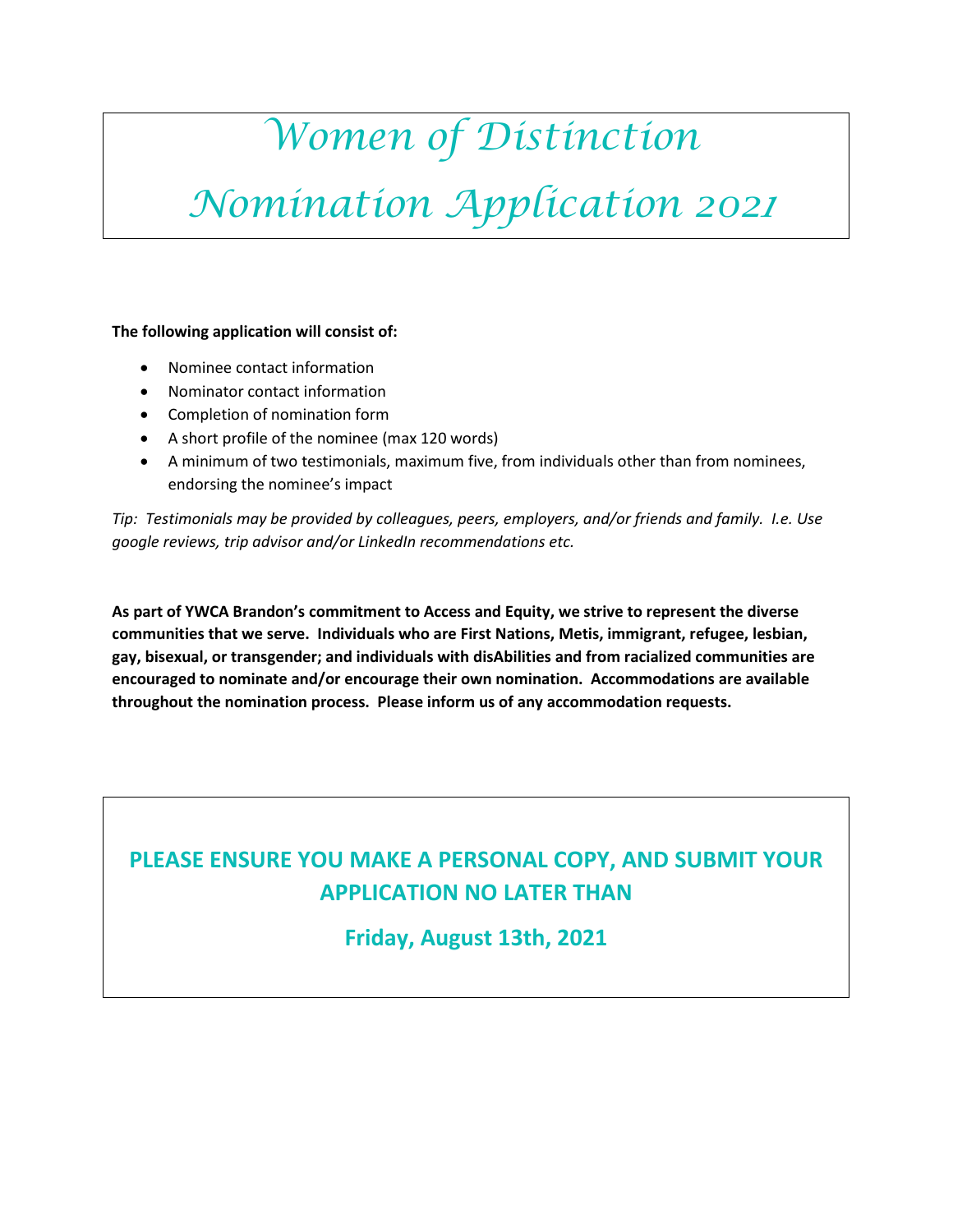**A Woman of Distinction has made a commitment and a significant difference in their community by showing vision, creativity, and initiative. They may have:**

- **been a role model and inspired others through their leadership**
- **broken new ground or old barriers, and been an agent for change**
- **participated actively as a volunteer**
- **made an impact in their chosen field of endeavour**
- **assisted others to be successful in their achievements**
- **inspired and encouraged women to take part in shaping the future of their own lives and their communities**
- **been innovative in the way that they approach challenges facing women and the wider community**

#### **Who is eligible?**

**To be eligible to receive a YWCA Brandon Women of Distinction Award, nominees must:**

**Make their contribution in South-Western Manitoba**

**Meet the selection criteria above**

**Posthumous applications will not be accepted**

**Members of the current YWCA Brandon board employees of YWCA Brandon, and members of the planning committee are not eligible to nominate or be nominated**

**To ensure YWCA Brandon can appropriately recognize and celebrate all nominees, a preliminary screening process may be applied in the event more than 50 complete submissions are received.**

# 2021 Women of Distinction Application

#### **Which category are you nominating this person for?**

**Nominees may sometimes be hard to place in one category alone as they have excelled across fields. If you believe your nominee is eligible for multiple categories, please select which ones below after reviewing the category description for each (link the word category description). Nominees are only eligible to win in one category annually. For categories with age restrictions, nominees must be that age on or before December 31, 2021**.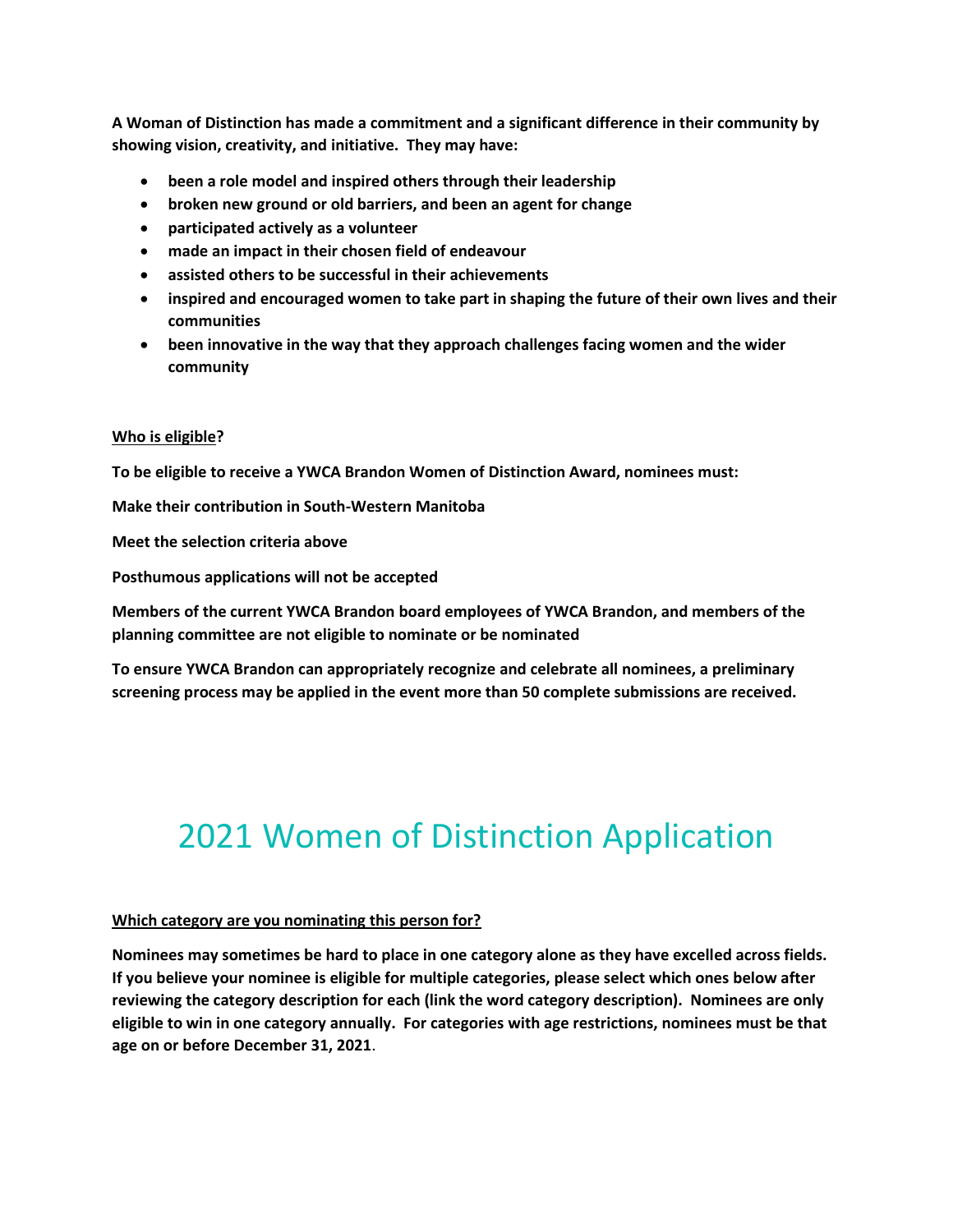## *Nomination Categories:*

**Agriculture Arts/Culture/Design Business Leadership/Entrepreneurship Community Leadership/Social Action Education/Mentorship Healthy Living/Recreation/Wellness Science/Technology/Trade Lifetime Achievement Young Woman of Distinction (18-25 years) Young Trailblazer (17 & under)** 

## **Nominee Name**

Please ensure name indicated is how nominee wishes to be recognized in publications, including their title. i.e.'Dr.'

| Title:                        |                                |                     |
|-------------------------------|--------------------------------|---------------------|
| <b>First Name:</b>            |                                |                     |
| Last Name:                    |                                |                     |
| <b>Nominee Address:</b>       |                                |                     |
| Town/City:                    | <b>Province:</b>               | <b>Postal code:</b> |
| <b>Nominee phone:</b>         |                                |                     |
| <b>Nominee Primary email:</b> | <b>Nominee twitter handle:</b> |                     |
|                               |                                |                     |

**A nominee must be made aware of their nomination. By completing this application, you are giving permission to YWCA Brandon to contact the nominee to receive their consent to the following:**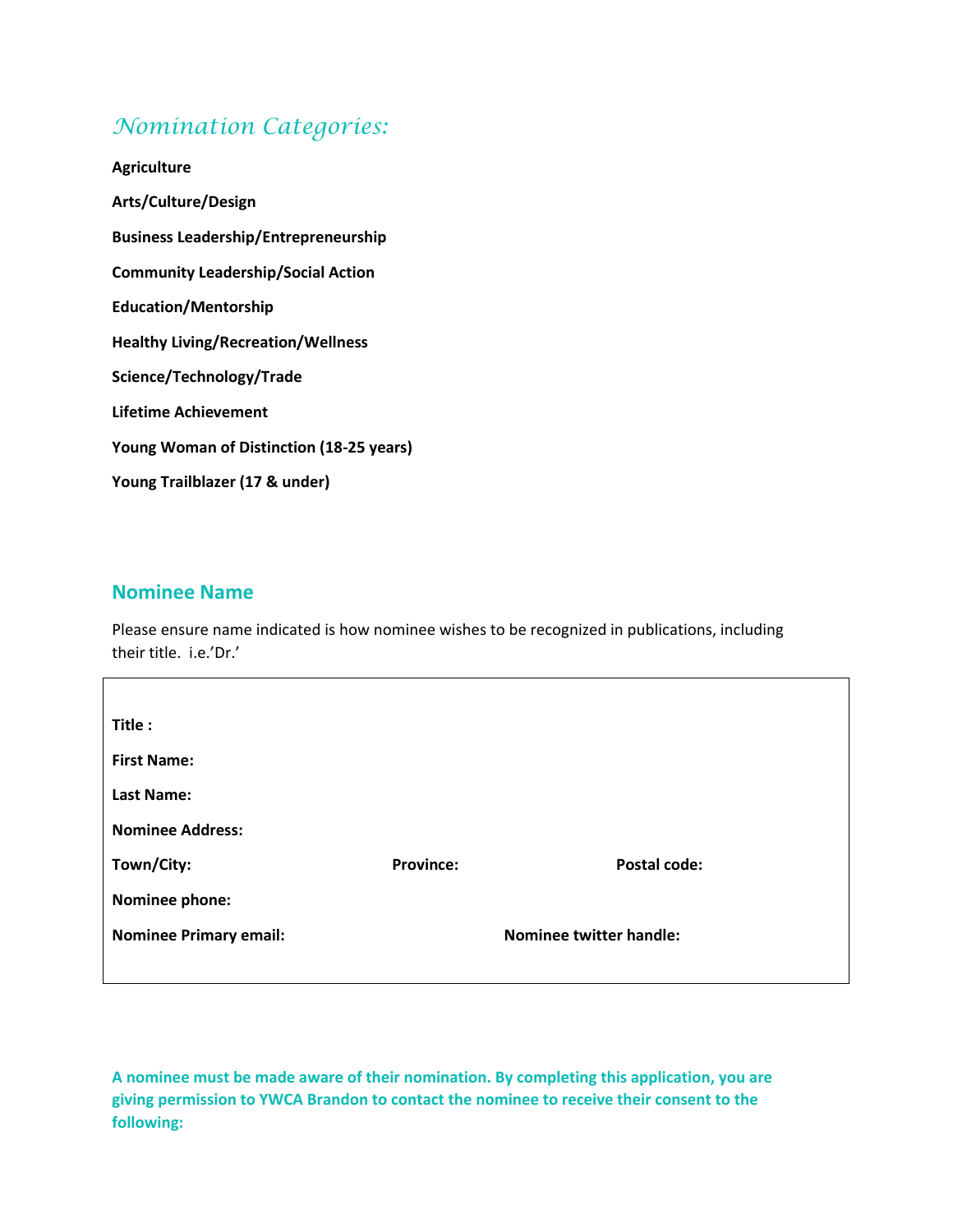*\*The publication of their name and photo in connection with YWCA Brandon 2021 Woman of Distinction Awards program, (All names and photos of nominees will be published in the local media and all information submitted to YWCA Brandon becomes public information)*

*\*Attendance at the Women of Distinction Awards Gala on Thursday, September 9th from 6:00 PM – 9:00 PM at the Clara Clear Top Tent, Patmore Forest, Keystone Centre Grounds*

*\*Allowing YWCA Brandon to contact them during and following the awards process*

*\*Please note: posthumous nominations cannot be accepted*

#### **Have you made the nominee aware of this nomination?**

Yes No

*Disclaimer: A YWCA Brandon representative will be contacting the nominee after this application has been submitted to verify all of the information. Please note that the application will be shared with the nominee. Should the nominee not be made aware of this application, the application may be withdrawn by the nominee at that time.* 

#### **Lifetime Achievement**

#### *(Must meet award criteria below)*

**This award honours women who are 55 years or older who have made significant and varied contributions to the community in any of the Women of Distinction categories. She is a role model who has tirelessly contributed to the community in many ways, for many years, as an advocate, volunteer and/or mentor. She exhibits strength, wisdom, and character that serve as an inspiration to those around her.** 

**In addition to the chosen category/categories, is the nominee being nominated for the Lifetime Achievement Award?** 

**Yes No**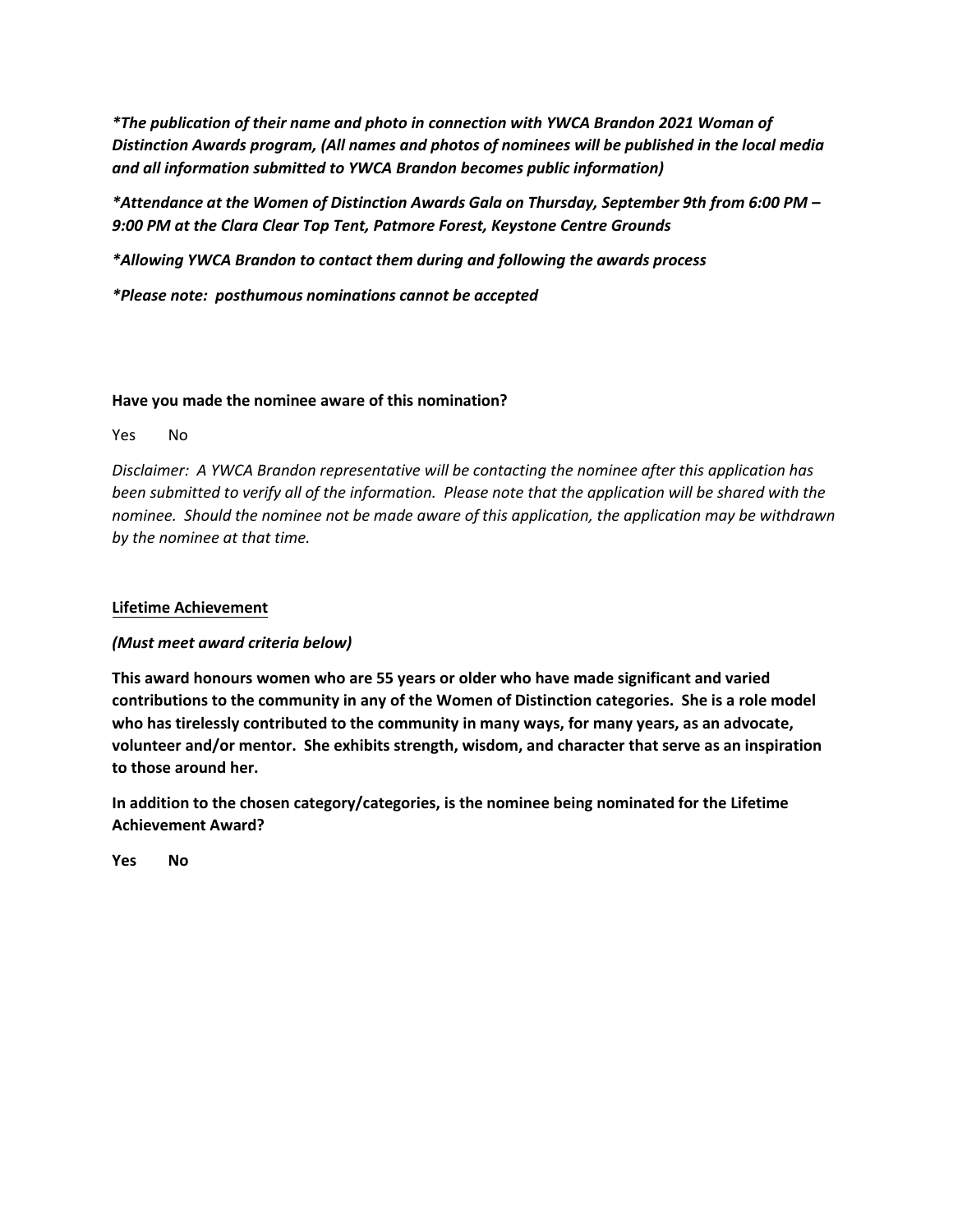## Nominator Name

| Title:                           |                         |                     |  |
|----------------------------------|-------------------------|---------------------|--|
| First Name:                      |                         |                     |  |
| <b>Last Name:</b>                |                         |                     |  |
| <b>Nominator address:</b>        |                         |                     |  |
| Town/City:                       | <b>Province:</b>        | <b>Postal code:</b> |  |
| <b>Nominator Phone:</b>          | <b>Nominator Email:</b> |                     |  |
| <b>Nominator twitter handle:</b> |                         |                     |  |

## Selection process:

- 1. Nominations will be evaluated only on the merit of the submissions received
- 2. As a nominator, it is your responsibility to reflect the achievements of the nominee to the selection committee, to draw out their exceptional contributions
- 3. The nomination package for each nominee will be reviewed for completeness and accuracy in choosing a nominees eligible category or categories. Nominators maybe contacted for clarification or for consultation should it be believed that an alternate category more accurately reflects a nominee's background and achievements.
- 4. Late and/or incomplete submissions will not be accepted
- 5. Once submitted, you will receive an acknowledgment email confirming receipt within 2 business days. Please retain this email as proof the nomination was received by the deadline
- 6. Completed nomination packages will be forwarded to the judging panel, an independent group consisting of those representing a variety of interests, experience, and community involvement, for review and scoring
- 7. The decisions of the judging panel are final and will remain confidential until the evening of the gala awards.

### **By submitting this nomination form I agree that I have read and understand the selection process as outlined above.**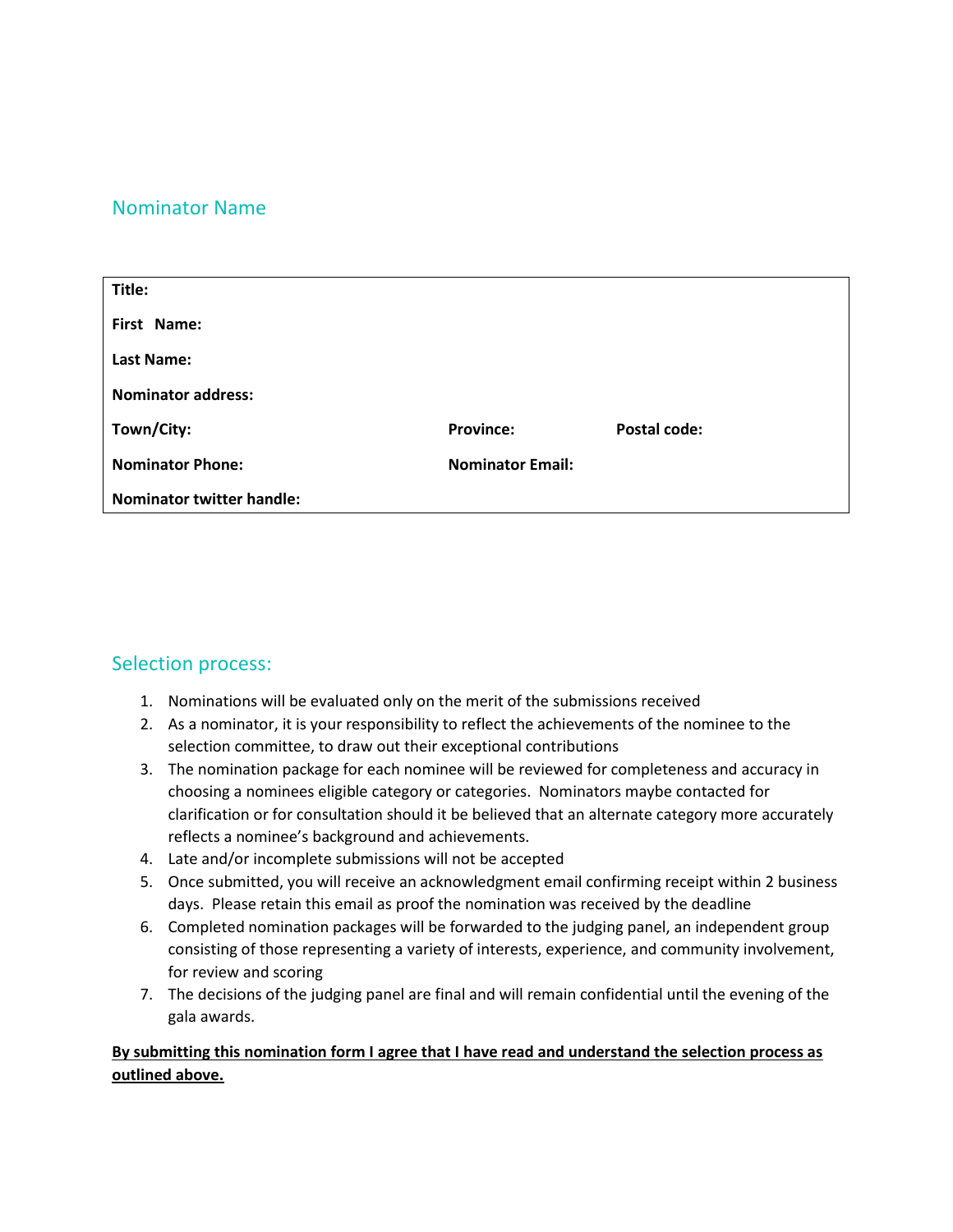## **Nomination Application**

#### **Please answer the following questions:**

## **(maximum 150 words per question. Answers exceeding this limit will be cut off and not used for scoring. Separate pages are welcome.)**

- 1. What are the accomplishments of this nominee within their field?
- 2. How does this nominee demonstrate leadership in their field?
- 3. How does this nominee inspire and motivate others to make positive changes?
- 4. How does this nominee demonstrate their ability to lead others? Please describe specific examples on how they have shown this.
- 5. In what other ways do they enhance the lives of others, especially women?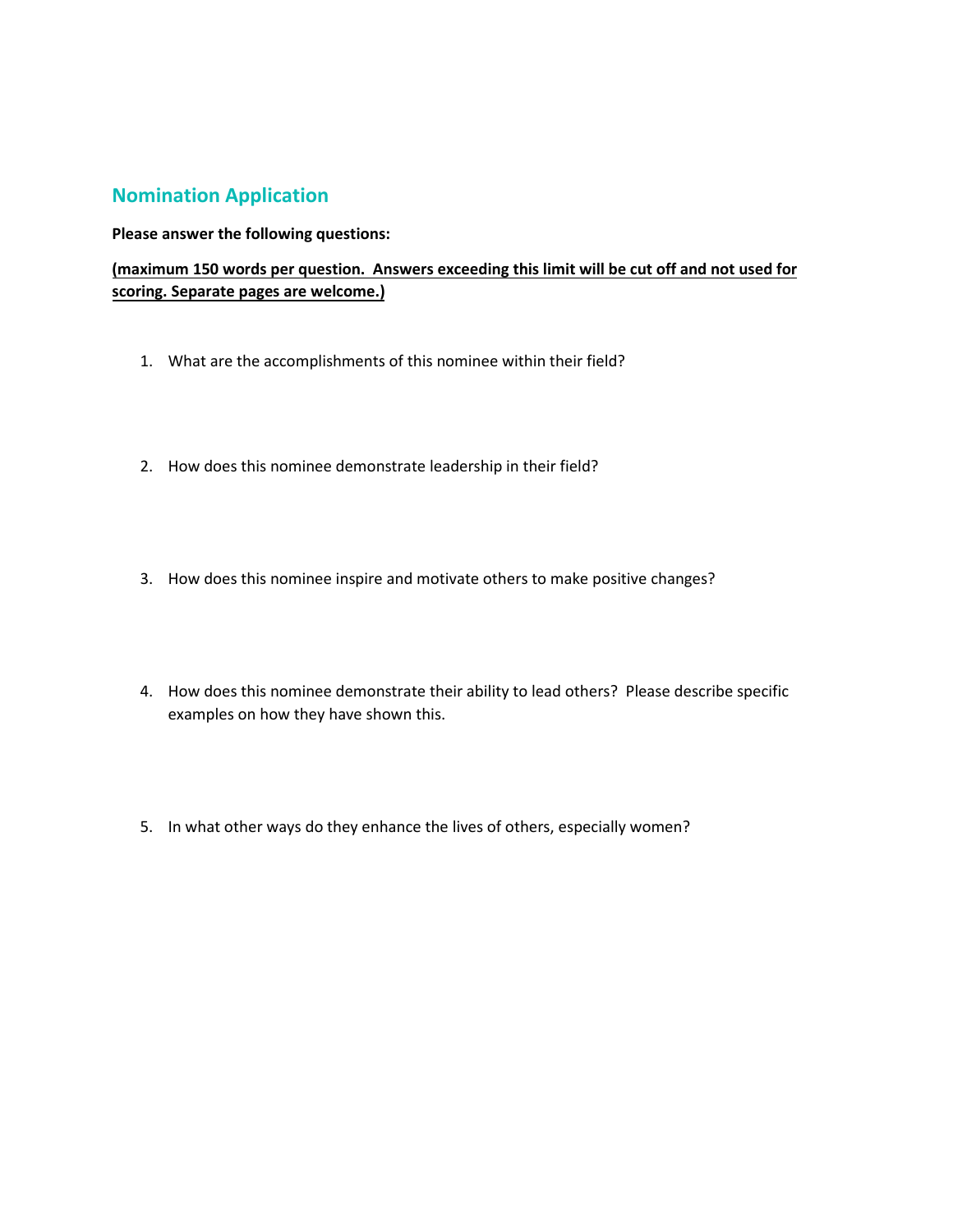## **Nominee Profile**

*Following review and editing, profiles will be made available to the media and published in the awards program distributed at Women of Distinction 2021.* 

Nominee Profile

#### **Was this nominee profile approved by the nominee?**

Yes no

### **Testimonials (Minimum 2, maximum 5)**

### *Explanation of testimonials: a minimum of two testimonials from individuals other than from nominees, endorsing the nominee's impact (max. 5 testimonials). Separate pages welcome.*

Tip: Testimonials may be provided by colleagues, peers, employers, and/or friends and family. I.e. Use google reviews, trip advisor and/or LinkedIn recommendations etc.

Testimonial #1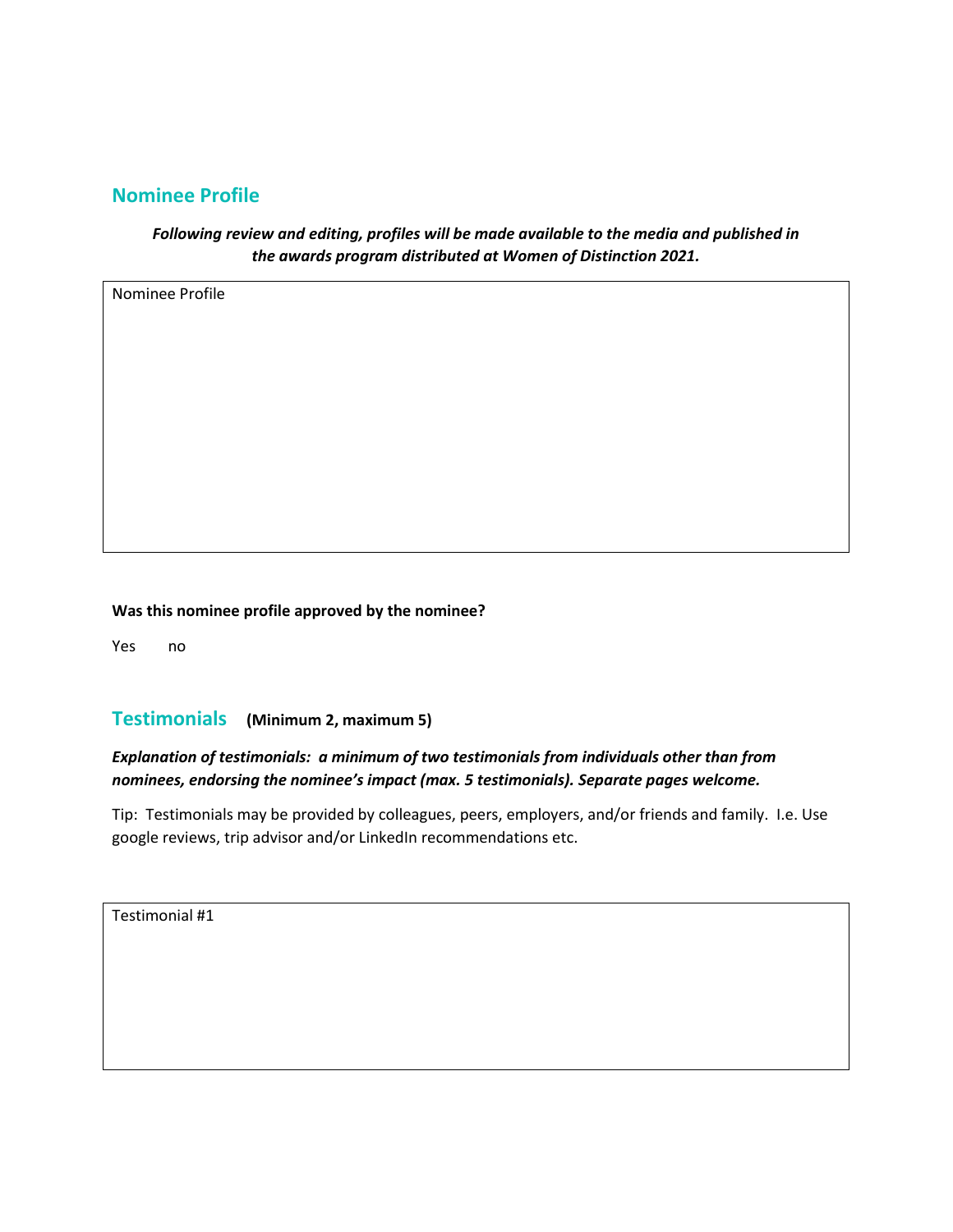Testimonial #2

Testimonial #3

Testimonial #4

Testimonial #5